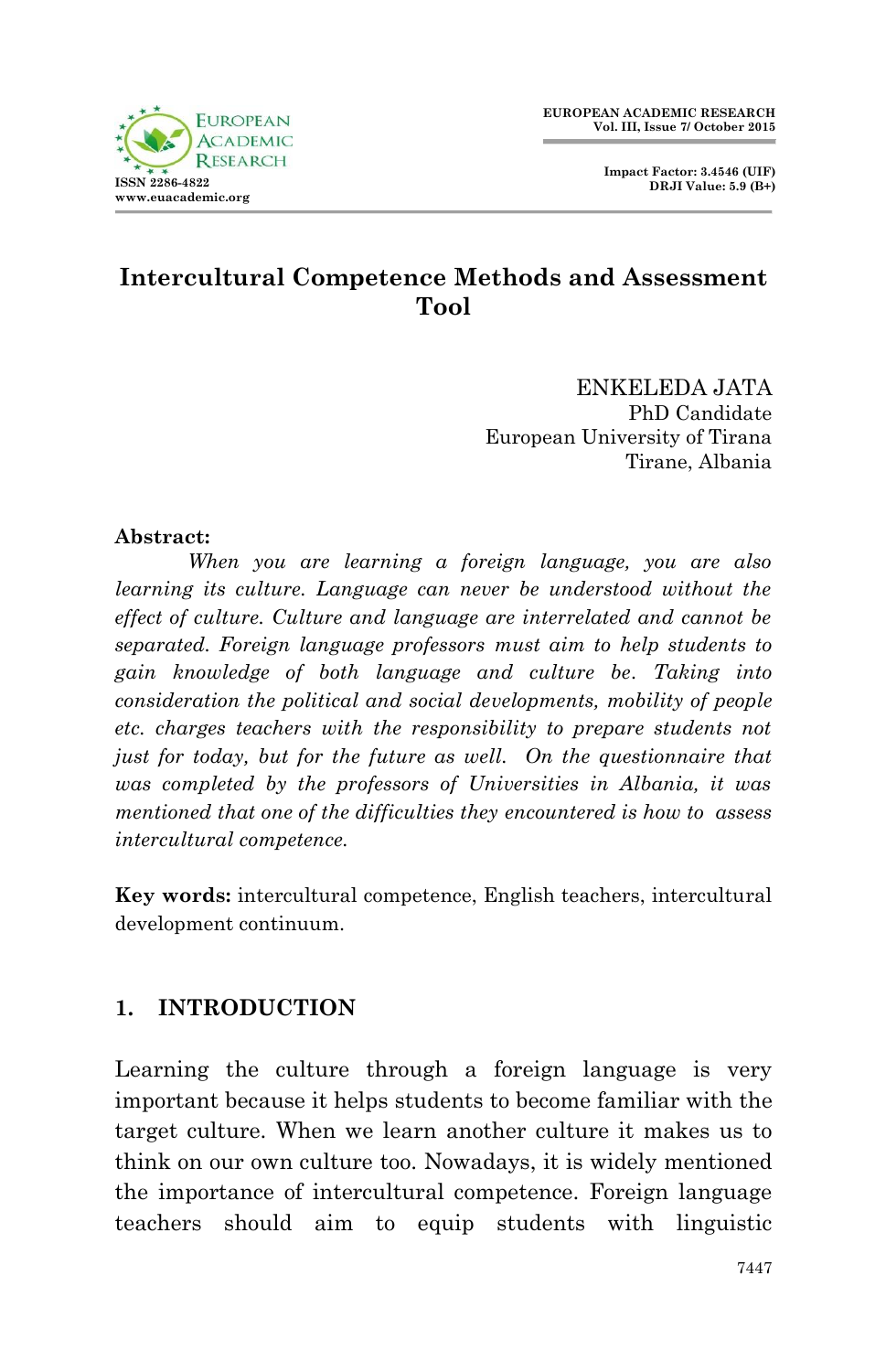competence and intercultural competence. Despite all the methods that different authors suggest, regarding the intercultural competence, professors still lack information on how to measure intercultural competence. In this article, I will offer some suggestions of different methods how to measure intercultural competence.

In the process of teaching a foreign language a special attention is dedicated to the methods. The professors need to be updated with the new methods and techniques of teaching and assessing students' performance. The traditional methods of teaching a foreign language are not effective anymore. In the traditional methods the professor is at the center of the attention, and the student has a passive role. Today, the most successful methods are those methods that require the collaboration of the students and professors, where the student plays an active role and contributes in the development of his knowledge too.

# **2. DATA DESCRIPTION**

In order to find out the difficulties that professors had regarding intercultural competence I adopted the questionary by Lies Secu (An international investigation) and focus group questions. An estimated amount of 20 University Lectures answered a series of questions. Professors mentioned several difficulties they encounter and why they don't teach intercultural competence. One of the difficulties they mentioned is how to assess intercultural competence. In this article I will mention different ways to measure intercultural competence.

## **3. DEVELOPING INTERCULTURAL COMPETENCE**

It is important not to transmit factual information about the English-speaking countries. Intercultural competence does not mean you should transmit factual knowledge about the English speaking countries.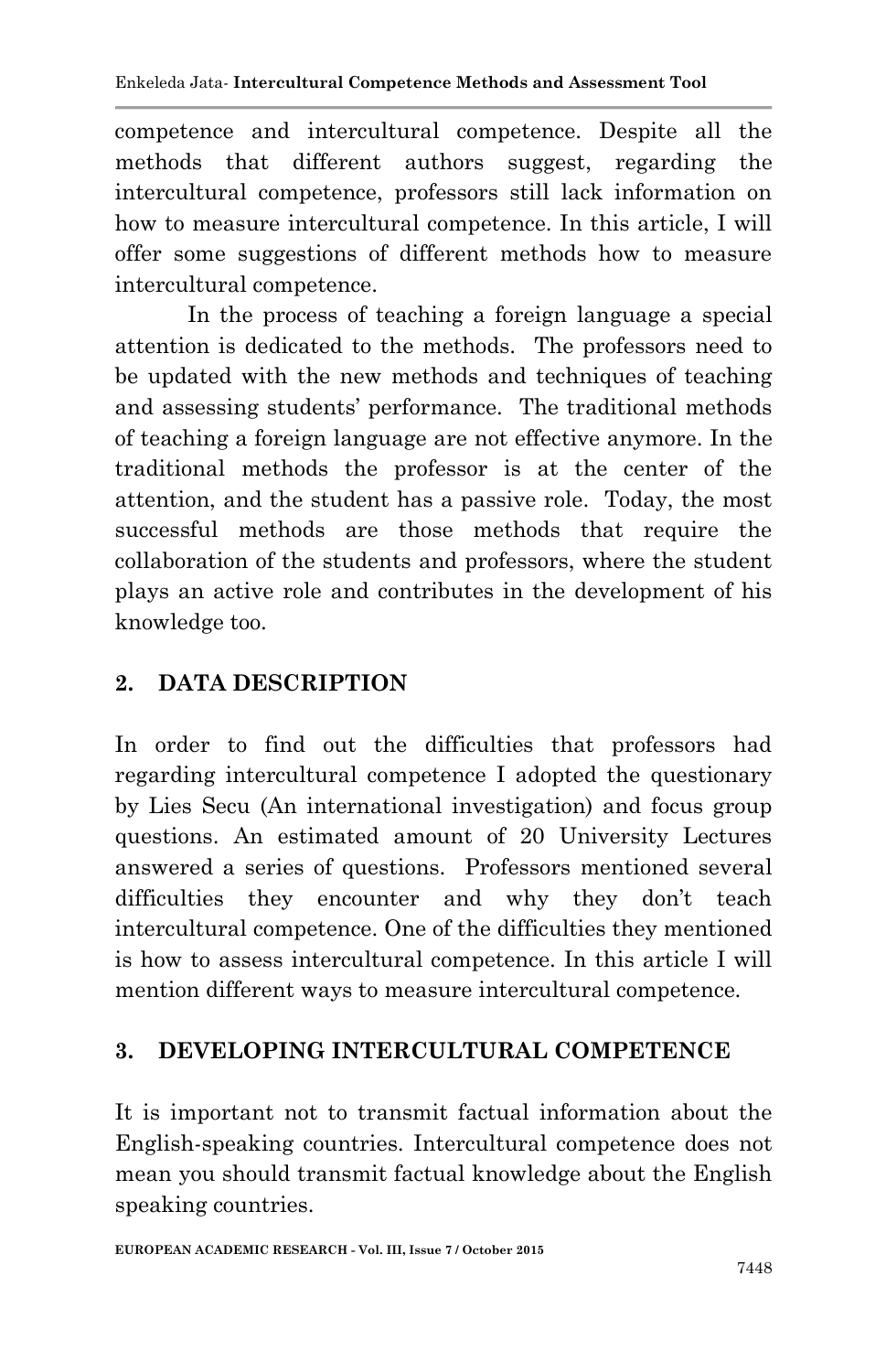Byram (2000) suggested that the professors should take into consideration social identity theory. Social identity theory is one approach to analysing how we understand 'others', how people of one social group interact with and react to people of another social group.<sup>1</sup> Every student when they learn a foreign language, they have in their minds a stereotype of the people of the target language. This stereotype might be positive or negative. Serotypes and prejudice are based on feeling rather than on reasoning. The theory of social identity helps the professor to understand how these stereotypes are created, how it function the process of categorizing the people, and to help students to understand their own identity. Social identity theory can help teachers understand how such stereotypes arise, and how the process of categorizing people functions.

The professors need to use modules that will help to develop students' identities and understand the others' identity. Professors need to make a few changes in their syllabus. Professor should use several activities that will help the students to research independently, to reach conclusion based on what they have read so far and from their personal experience. Students should by the end of the term learn how to:

- 1. acquire ways of understanding other cultures;
- 2. reflect on their own culture;
- 3. acquire more open attitudes towards others' experience and interpretation of the world;
- 4. re-evaluate their own experience and interpretation of the world.

A project that can be developed in foreign language classes:

**Topic 1:** Celebration of Christmas in English-speaking countries

**.** 

<sup>&</sup>lt;sup>1</sup> Byram et al. 'Social Identity and the European Dimension Intercultural Competence Through Foreign Language Learning' A joint publication of the European Center for Modern Languages (Graz) and the Modern Languages Division (Strasbourg) (2000: 17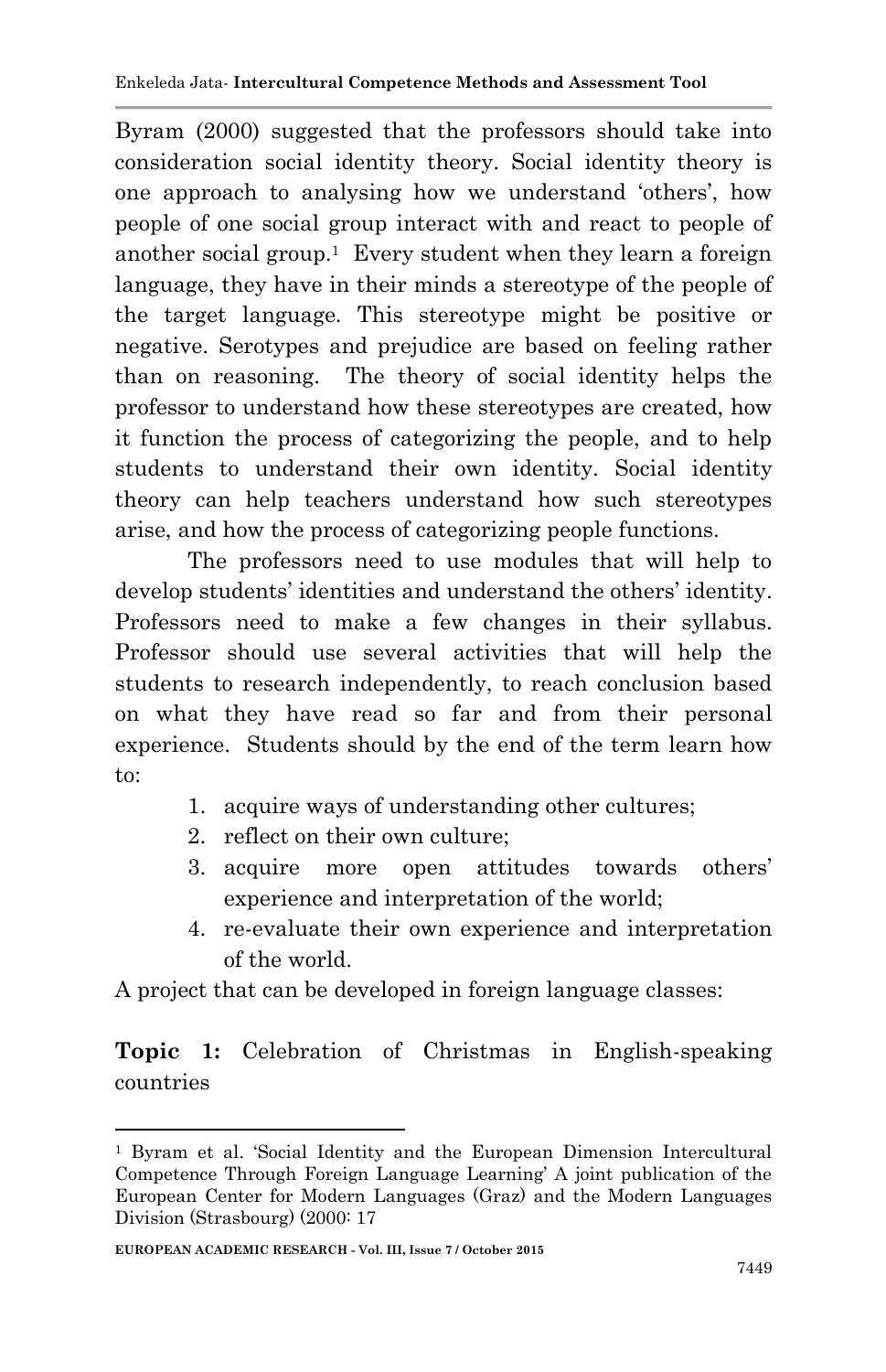#### **Objective:**

- 1. Development of interpreting and analysing skills.
- 2. Development of communication skills.
- 3. Skills of curiosity and discovery to find information regarding the English-speaking countries.
- 4. Students must understand and appreciate the culture of English-speaking countries and reflect on their own culture.

#### **Materials:**

- a. Documents or other materials form different books
- b. Media, films
- c. Dictionary of English Language and Culture (Longman)
- d. Maps or posters

#### **Activities**:

- 1. Students make a presentation of their topic
- 2. Professors write down on the blackboard

#### **Assessment**

- 1. Student can compare their answers and give their assessments. The professors can encourage discussion among each other.
- 2. Ability to make a presentation.
- 3. Ability to organize information.

In order to achieve these aims, professors should have:

- 1. Clear objectives and plans; also materials.
- 2. They should encourage students to use comparative methods and critical analysis.
- 3. To helps students to gather information and help them how to analyses them.
- 4. To increase curiosity of other cultures.

In order to realize this in the classroom, professors should be aware of the latest technologies and how to practice them in the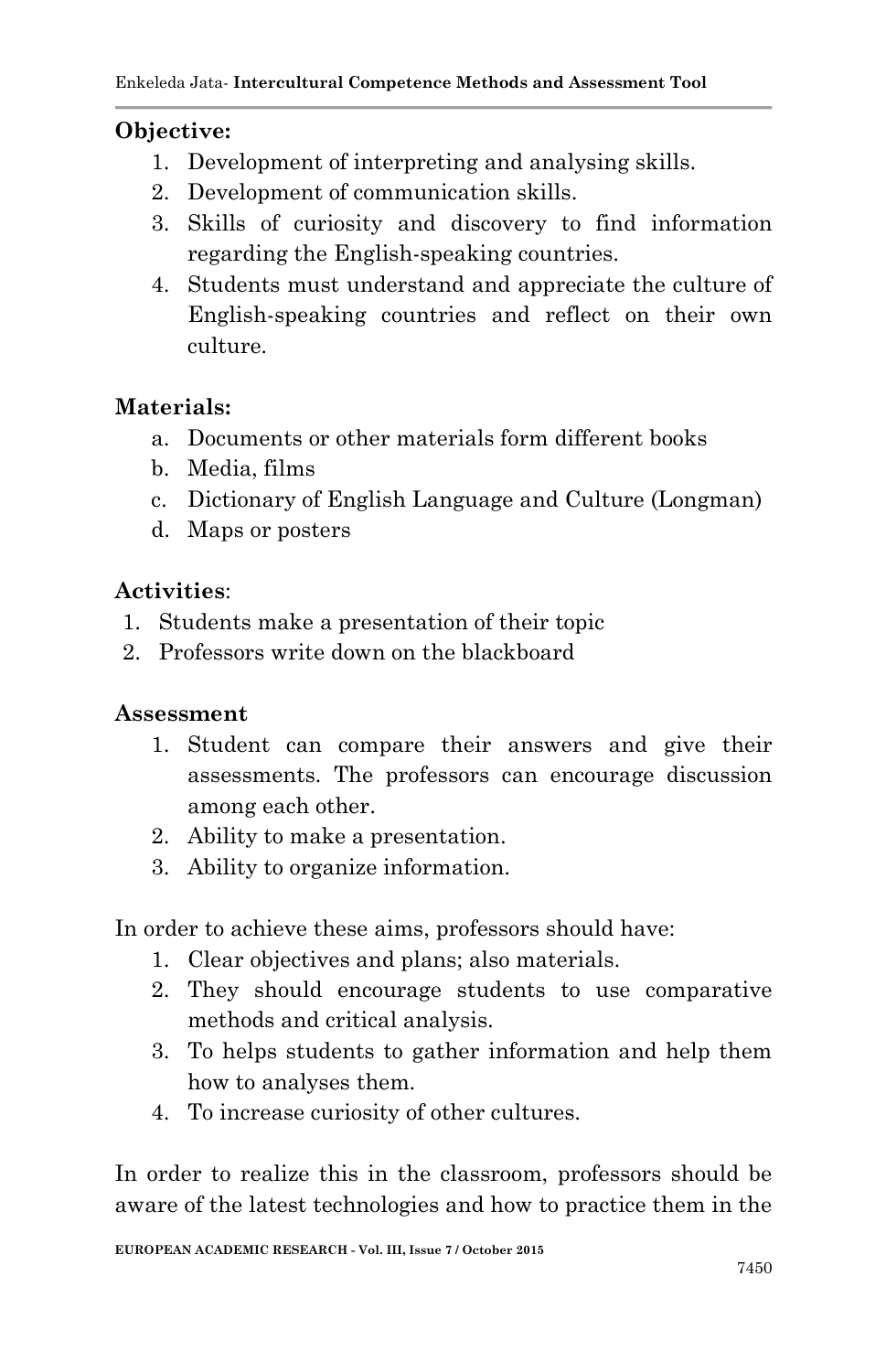classroom. This means that they should look carefully at the syllabus. The professors have a lot of questions which aspects they should involve in their teaching; the most important is the comparative analysis between cultures. To help the students to develop intercultural competence **Deardorff** (2000) suggested the **OSEE Tool**

- O- Observe what is happening
- S- State objectively what is happening
- E-Explore different explanations for what is happening
- E- Evaluate which explanation is the most likely one.

This method starts with observing and listening, the second step 'state objectively what is happening' and according to Deardorff this is the most difficult step. Third step is to 'explore different explanations for what is happening' this means to see from the others perspective, this might be personal and culturerelated. The last step can be done by collecting information and answering questions. If students are aware of the elements that compose OSEE will help them to develop intercultural competence.

The development of intercultural competence requires also a well management of the class, because it is the professor who should organize the class in groups or pairs, or the inclusion of the all class in discussion, this mean the students should

- Respect each other opinions
- They should listen to their colleagues and wait for their turn to give their opinion
- In every discussion they should use a respectful tone
- To show respect when other comment
- To avoid discrimination in the classroom

## **4. ASSESSMENT OF INTERCULTURAL COMPETENCE**

To assess the five dimensions of intercultural competence is not something easy. Most of the professors are used to assess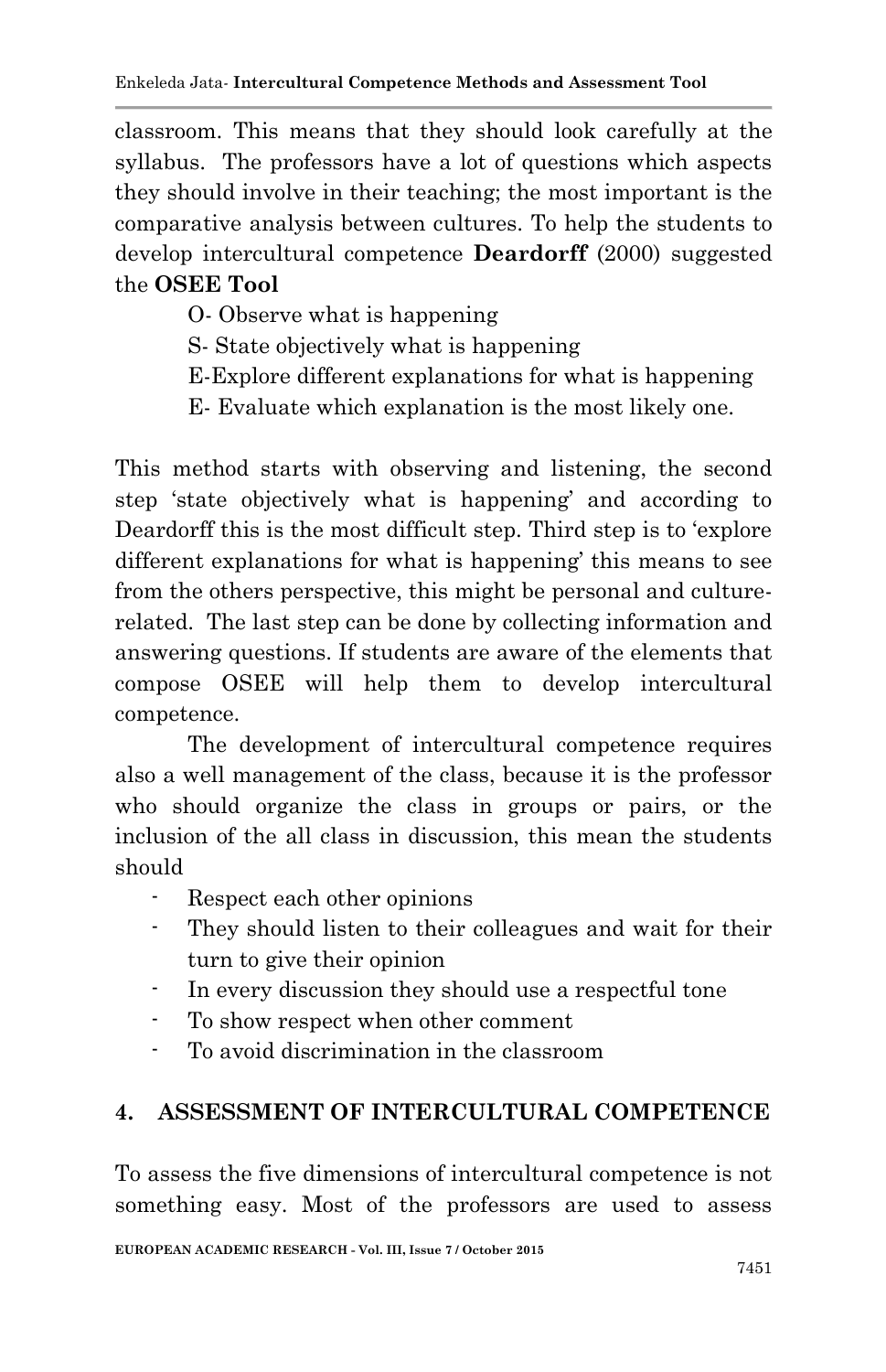general knowledge. According **Fantini** (2009) the assessment of intercultural competence, does not start with a method or a tool, but it starts with what we would like to measure and we must ensure that it is in accordance with the course program. After it is chosen which is the most important aspect to measure he suggests to choose one of the tests.

Some techniques that **Fantini** (2009:464) suggested

- Opened questions
- Individual activities or in group
- Dialog, interviews, discussions
- Role play, posters
- Oral and written activities

**Deardorff** (2009) suggests prioritizing the most important aspect of intercultural competence where even the students can contribute to define which the most important aspects are. After they have chosen the most important aspect, professors should define the objectives and aims. Deardorff suggested that is difficult to use only one method of assessment since it is a difficult and complex process, but it may be used several methods.

**Hammer** (2012) suggested **Intercultural Development Continuum** (IDC): Intercultural Development Continuum (IDC) a theoretical framework that ranges from the more monoculture mind-sets of Denial and Polarization through the transitional orientation of Minimization to the intercultural or global mind-sets of Acceptance and Adaption. 2

1

<sup>2</sup> Hammer, M. (2012). The Intercultural Development Inventory: A new frontier in assessment and development of intercultural competence. In M. Vande Berg, R.M. Paige, & K.H. Lou (Eds.), Student Learning Abroad (Ch. 5, pp. 115-136). Sterling, VA: Stylus Publishing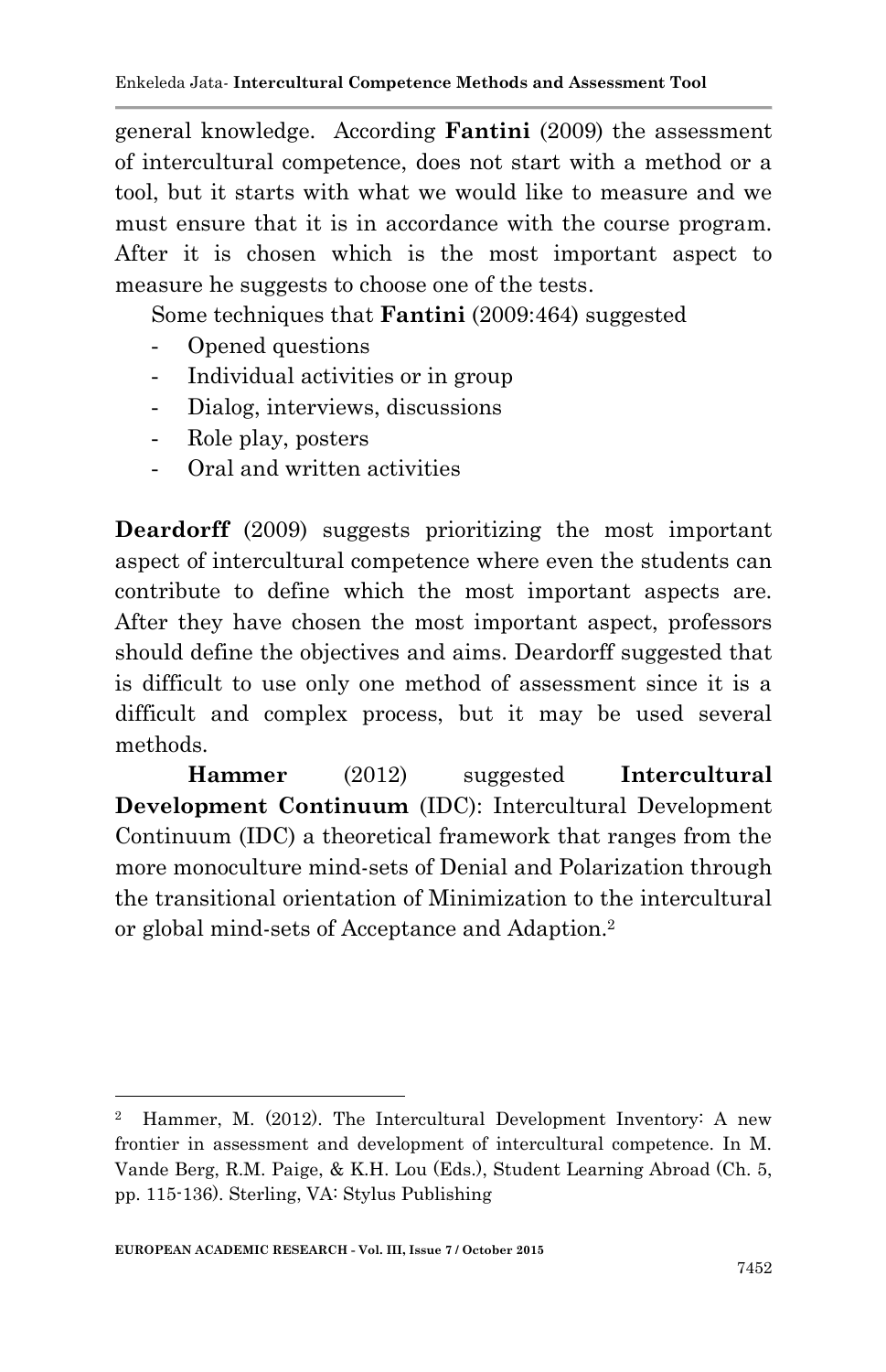

**Fig. Intercultural Development Continuum, Hammer,M. (2012:119)**

These are all the steps that students need to acquire in order to develop intercultural competence.

- 1. Denial '*A denial orientation is characteristic of individual who have limited experience with other cultural groups and therefore tend to operate with broad stereotypes and generalizations about the cultural 'other''*  (Hammer;2012). At this phase the students are not interested in the target culture. The professor duty at this phase is to develop curiosity at the students by using the right techniques and methods.
- 2. Polarization At this phase culture is seen as '*us versus them'*. *'Polarization can take the form of Defense or Reversal'* It is important for the professor to help students to increase tolerance and to pass in one of the extremes.
- 3. Minimization At this phase the students are aware of other cultures but at the same time can learn a lot about their own culture. *'Minimization, as a transitional mindset, highlights cultural commonality and universal values and principles that can mask a deeper understanding and consideration of cultural differences'.*
- 4. Acceptance and Adaptation at this phase it the movement towards more global and intercultural orientation. *'An individual with an Acceptance orientation begins to understand how a cultural pattern of behavior makes sense within a different cultural community'*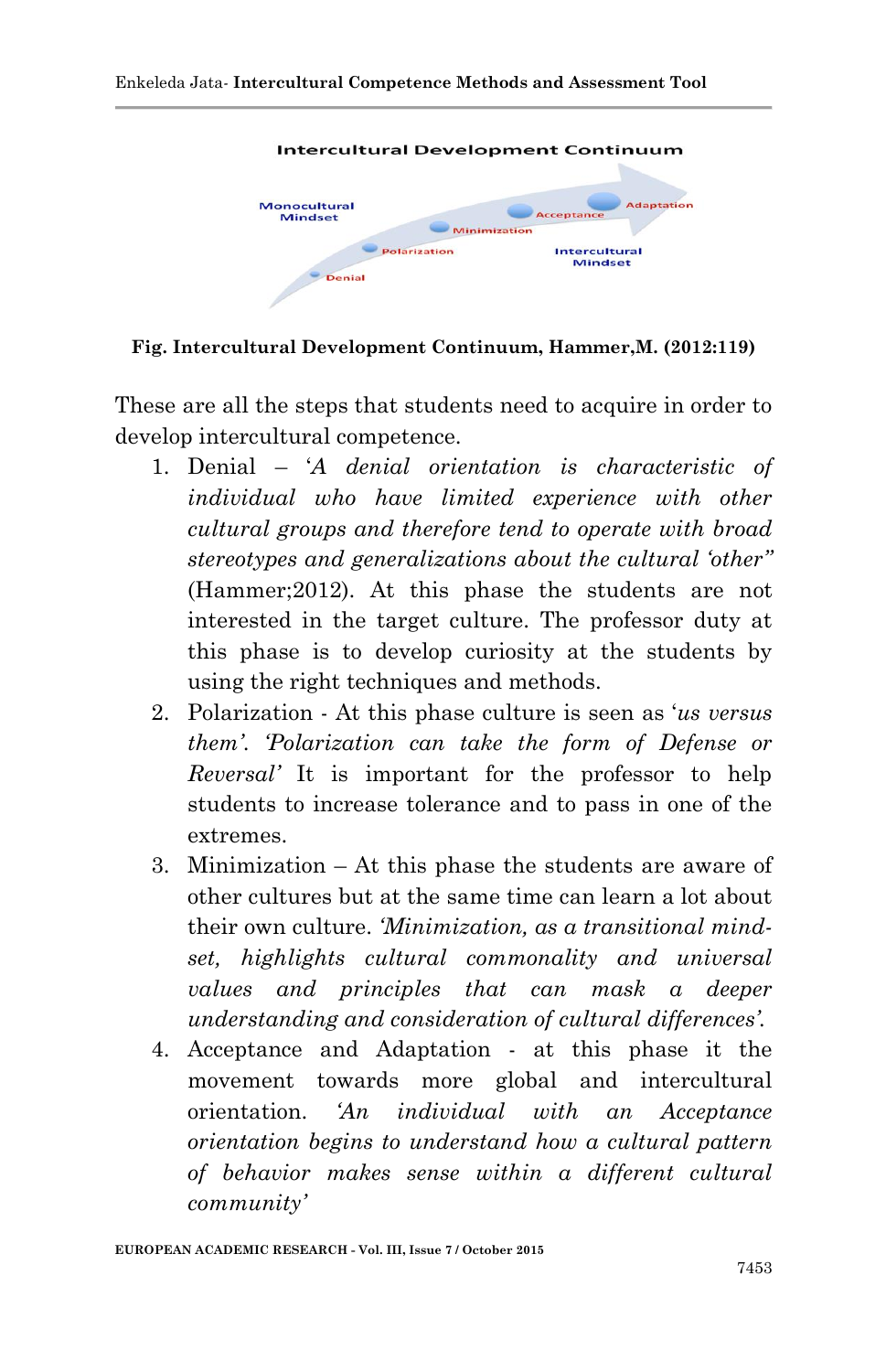5. Adaptation – *'is an orientation that is capable of shifting cultural perspective and changing behaviour in culturally appropriate and authentic ways'*

Since one of the most difficult points is the measurement of intercultural competence, Hammer (2012) suggested this simple model to be implemented. These are very simple steps to follow.

## **CONCLUSION**

It is necessary for the professors to be updated with the latest methods. It is time to bring innovation in the methodology of teaching. The professors are the one that should help the students to acquire the adequate skills for developing intercultural competence. Some of the methods that I have mentioned will be very helpful to the students.

## **REFERENCES**

- 1. Barett, M et al. 'Developing Intercultural Competence through Education' Secretariat General, Directorate General II Directorate of Democratic Citizenship and Participation (2013
- 2. Byram, M., et al. 'Developing the intercultural dimension in language teaching; a practical introduction for teachers' Council of Europe, Strasbourg
- 3. Byram et al. 'Social Identity and the European Dimension Intercultural Competence Through Foreign Language Learning' A joint publication of the European Center for Modern Languages (Graz) and the Modern Languages Division (Strasbourg)
- 4. Deardorff, D. & Bowman, K. 'Beneath the Tip of the Iceberg: Improving English and Understaning of U.S. Cultural Paterns